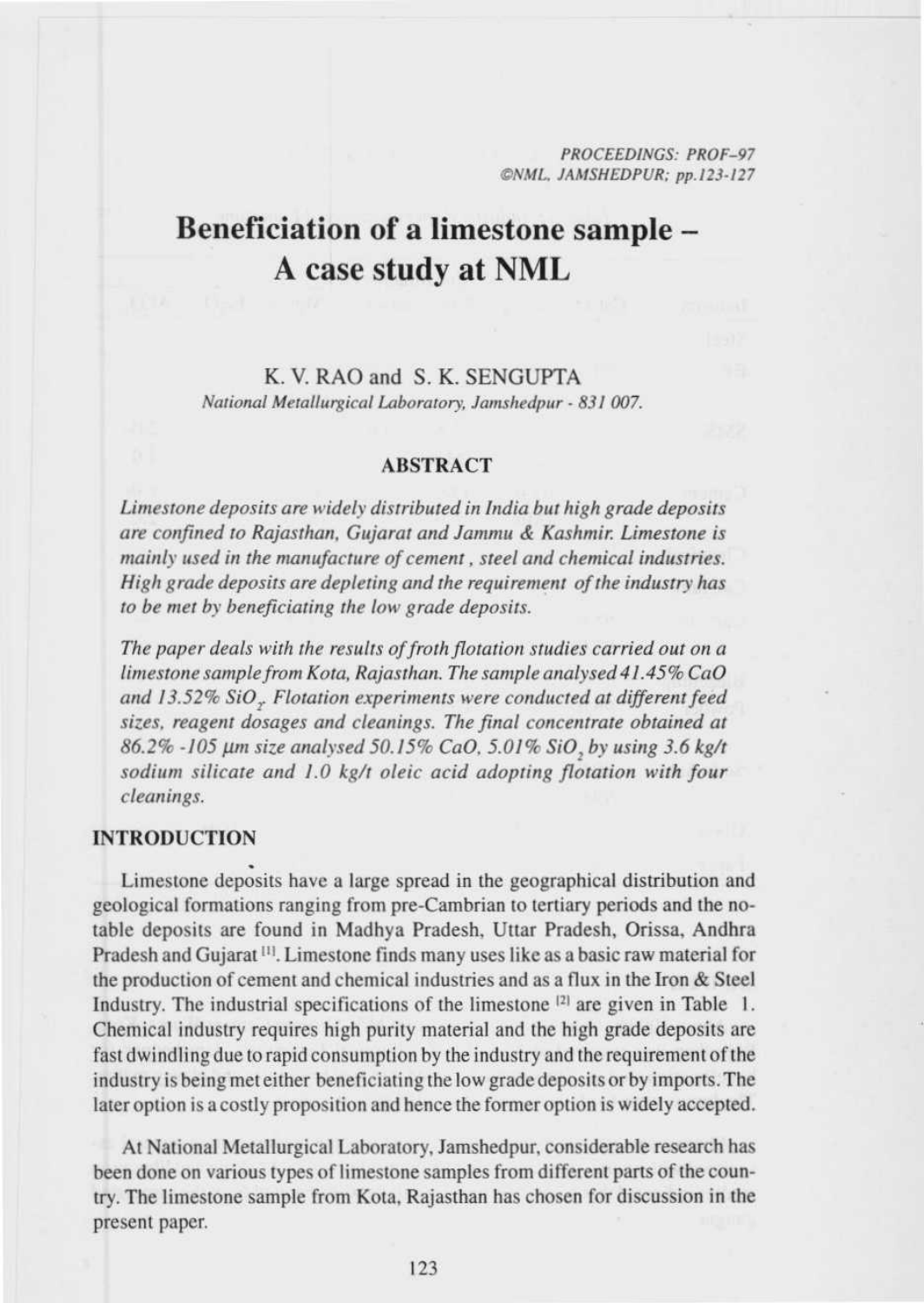|            |                   |          |                  | Constituents (%) |        |                                |                    |
|------------|-------------------|----------|------------------|------------------|--------|--------------------------------|--------------------|
| Industry   | CaCO <sub>2</sub> | CaO      | SiO <sub>2</sub> | Insols.          | MgO    | Fe <sub>2</sub> O <sub>3</sub> | AI, O <sub>3</sub> |
| Steel:     |                   |          |                  |                  |        |                                |                    |
| BF         | 90.0              |          |                  | 6.0              | 4.0    |                                |                    |
|            |                   |          |                  |                  | (max.) |                                | o.                 |
| <b>SMS</b> |                   | $49.0 -$ | 1.8              | 4.0              |        |                                | $2.0 -$            |
|            |                   | 53.0     | (Max)            |                  |        |                                | 4.0                |
| Cement     |                   | 42.0     | $12.0 -$         |                  | 4.0    |                                | $1.0-$             |
|            |                   | (Min)    | 16.0             |                  | (Max)  |                                | 2.0                |
| Chemical:  |                   |          |                  |                  |        |                                |                    |
| Calcium    |                   |          |                  |                  |        |                                |                    |
| Carbide    | $95.0 -$          |          | $1.0 -$          |                  | 0.5    |                                |                    |
|            | 97.0              |          | 3.0              |                  |        |                                |                    |
| Bleaching  |                   |          |                  |                  |        |                                |                    |
| Powder     | 96.0              |          | Upto             |                  | 2.0    |                                |                    |
|            |                   |          | 1.5              |                  |        |                                |                    |
| Soda Ash   | $90.0 -$          |          | Upto             |                  | 0.0    |                                |                    |
|            | 99.0              |          | 3.0              |                  |        |                                |                    |
| Glass      |                   | 55.2     | -                |                  |        | 0.04                           |                    |
| Paper      |                   | 45.0     |                  | $\epsilon$       | 3.0    |                                |                    |

Table **I: Industrial specifications of Limestone**

#### SAMPLE

About 100 kg. of limestone sample from M/s. Shriram Cement Works, Kota, Rajasthan was received at National Metallurgical Laboratory, Jamshedpur for heneficiation studies. The sample received was free from fines and clayey matter. The lumps were hard, compact and whitish grey in colour.

Microscopic studies indicated that calcite **was the predominating mineral as**sociated with quartz, mica and minor **amounts of limonite** . Locking and **liberation** studies indicated that below  $105 \mu m$  size calcite was liberated from the associated gangue.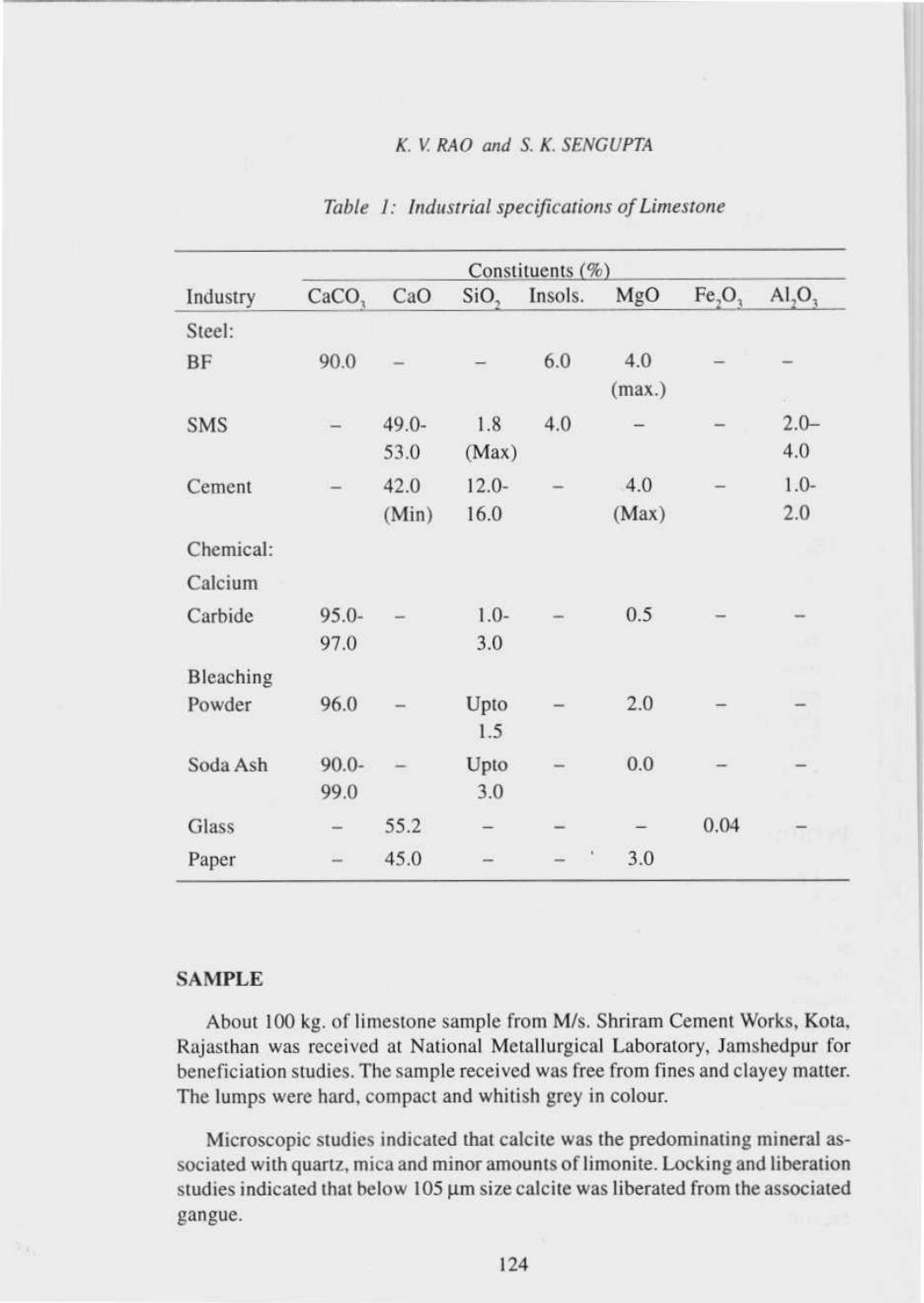| $Wt.$ (%) |
|-----------|
| 41.5      |
| 13.5      |
| 4.0       |
| 2.5       |
| 1.9       |
| 36.6      |
| $-10$     |

Complete chemical analysis of the Head sample is given in Table 2.

*Table 2: Chemical analysis of the sample*

#### RESULTS AND DISCUSSION

Initial flotation studies were conducted to determine optimum feed size for flotation. For this purpose 0.5 kg. of representative portions of 2 mm was taken and ground in a rod mill for different lengths of time. Each of the ground material was treated in a Fagergren Flotation Cell and the flotation conditions were given in Table 3. The concentrate of each of the experiment was subjected to four cleanings with 1.2 kg/t. of sodium silicate. The flotation results are presented inTable 4 to 6.

|                        | Quantity of the material        |                               |                               |                              |
|------------------------|---------------------------------|-------------------------------|-------------------------------|------------------------------|
|                        | taken for each experiment       |                               | $0.5$ kg                      | <b>DECLIP</b> 1988           |
|                        | Type of the flotation cell      | *********                     | Fagergren Cell                |                              |
|                        | Grinding mill                   | .                             | Denver rod mill               |                              |
|                        | Pulp density                    | .                             |                               | 65% for grinding             |
|                        | Water                           | .                             | Tap water                     |                              |
| Reagent                | Conditioning<br>Time<br>(mins.) | Roughing<br>Process<br>(kg/t) | Cleaning<br>Process<br>(kg/t) | Flotation<br>Time<br>(mins.) |
| Sodium<br>Silicate     | 3                               | 2.4                           | 1.2                           |                              |
| Oleic acid<br>emulsion | $\overline{2}$                  | 1.0                           |                               | 2 for<br>each cleaning       |

Table 3 : Flotation conditions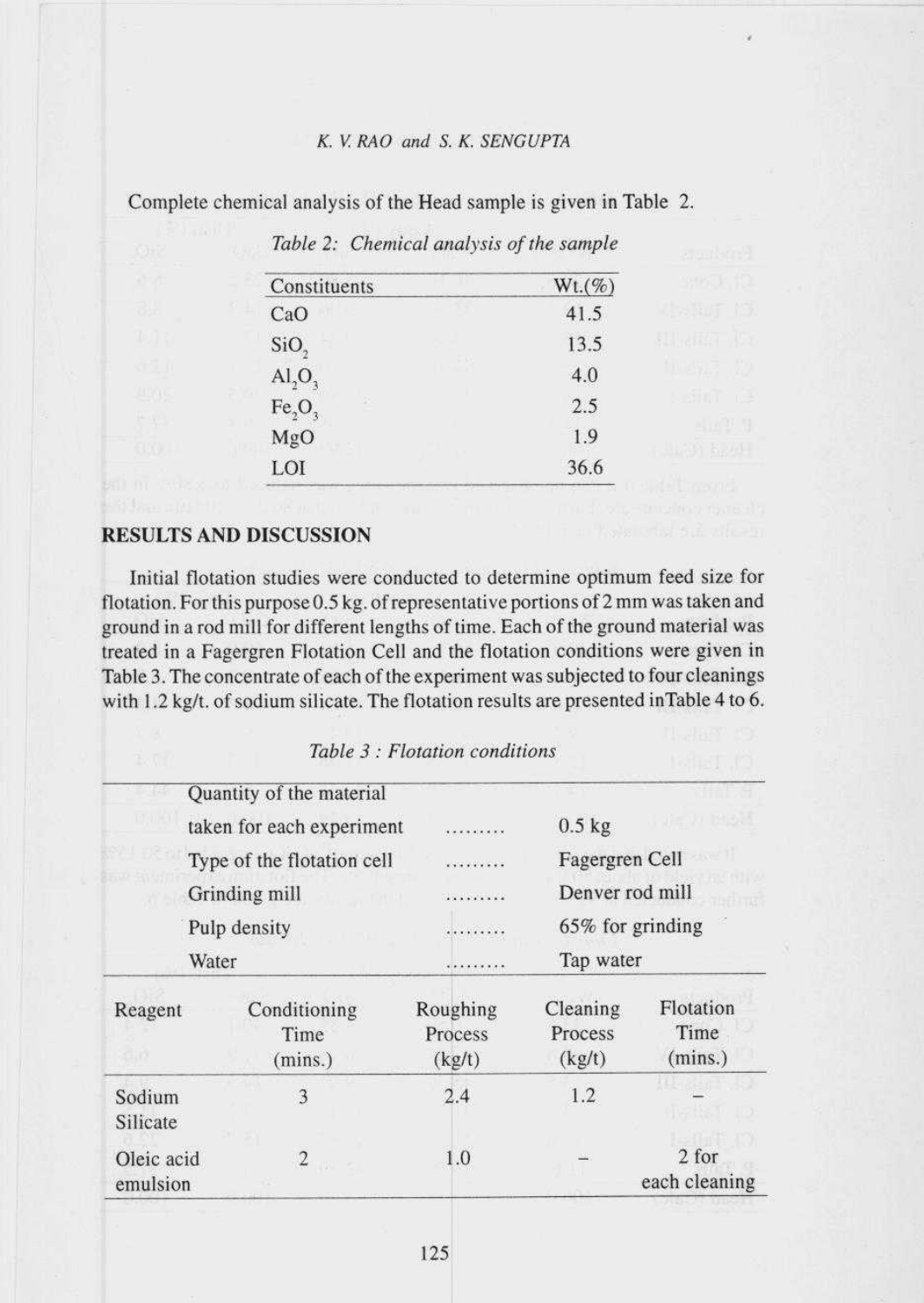|               |           |       | Assay $(\% )$ | Dist. $(\%)$ |       |
|---------------|-----------|-------|---------------|--------------|-------|
| Products      | $Wt.(\%)$ | CaO   | SiO,          | CaO          | SiO,  |
| Cl. Conc.     | 20.6      | 46.10 | 5.80          | 23.2         | 8.6   |
| Cl. Tails-IV  | 13.5      | 45.30 | 9.06          | 14.9         | 8.8   |
| Cl. Tails-III | 16.2      | 44.20 | 9.84          | 17.5         | 11.4  |
| Cl. Tails-II  | 15.7      | 44.80 | 11.20         | 17.1         | 12.6  |
| Cl. Tails-I   | 19.7      | 42.70 | 14.80         | 20.5         | 20.9  |
| P. Tails      | 14.3      | 19.60 | 36.68         | 6.8          | 37.7  |
| Head (Calc)   | 100.0     | 41.02 | 13.93         | 100.0        | 100.0 |

Table 4 **:Flotation results at** 75.5% -105,urn

From Table 4 it can be observed that the silica was reduced to 5.80% in the cleaner concentrate. Further experiment was conducted at  $86.2\% -105 \,\mu m$  and the results are tabulated in Table 5.

| Products      |           |       | Assay $(\%)$ | Dist. $(\%)$ |                  |
|---------------|-----------|-------|--------------|--------------|------------------|
|               | $Wt.(\%)$ | CaO   | SiO,         | CaO          | SiO <sub>2</sub> |
| Cl. Conc.     | 49.9      | 50.15 | 5.01         | 59.0         | 18.9             |
| Cl. Tails-IV  | 8.0       | 46.20 | 9.63         | 8.7          | 5.8              |
| Cl. Tails-III | 6.0       | 44.88 | 10.64        | 6.3          | 4.8              |
| Cl. Tails-II  | 9.2       | 42.11 | 12.46        | 9.2          | 8.7              |
| Cl. Tails-I   | 12.8      | 37.56 | 17.96        | 11.3         | 17.4             |
| P. Tails      | 14.1      | 16.70 | 41.41        | 5.5          | 44.4             |
| Head (Calc)   | 100.0     | 42.45 | 13.19        | 100.0        | 100.0            |

Table 5 : Flotation results at  $86.2\% - 105$  um

It was noted that the silica was lowered to 5.01 % and CaO was upgraded to 50.15% with an yield of about 50.0% in the cleaner concentrate. The flotation experiment was further conducted at  $92.0\% -105 \mu m$  size and the results are given in Table 6.

| Products      |           |       | Assay $(\%)$     | Dist. $(\%)$ |       |
|---------------|-----------|-------|------------------|--------------|-------|
|               | $Wt.$ (%) | CaO   | SiO <sub>2</sub> | CaO          | SiO.  |
| Cl. Conc.     | 33.5      | 50.50 | 4.85             | 40.1         | 12.4  |
| Cl. Tails-IV  | 10.6      | 47.24 | 8.18             | 11.9         | 6.6   |
| Cl. Tails-III | 13.5      | 45.39 | 9.03             | 14.5         | 9.4   |
| Cl. Tails-II  | 13.2      | 42.09 | 11.46            | 13.2         | 11.5  |
| Cl. Tails-I   | 17.6      | 37.51 | 16.83            | 15.7         | 22.6  |
| P. Tails      | 11.6.     | 16.79 | 42.39            | 4.6          | 37.5  |
| Head (Calc)   | 100.0     | 42.15 | 13.10            | 100.0        | 100.0 |

Table  $6:$  Flotation results at 92.0% -105  $\mu$ m